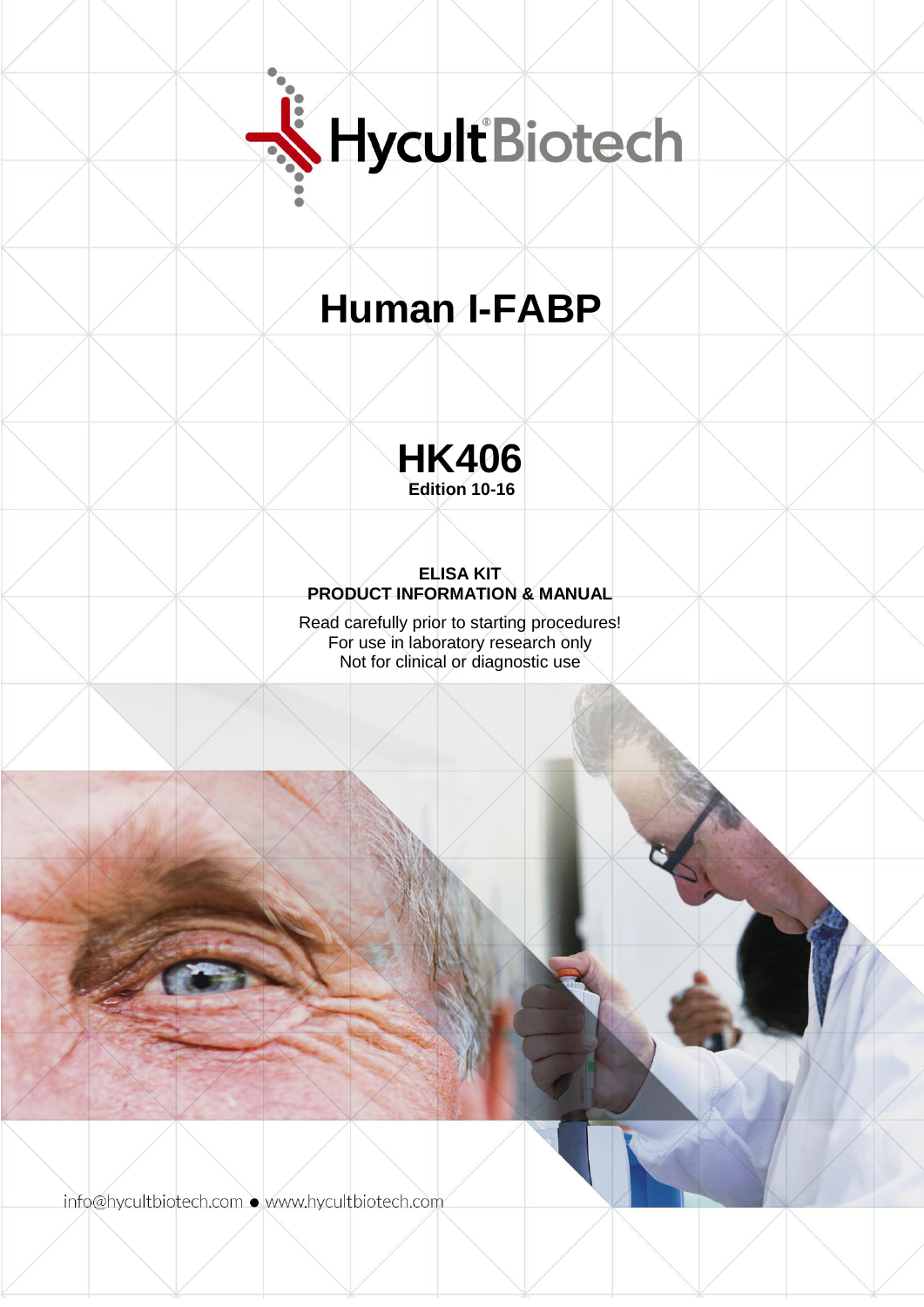Note that this user protocol is not lot-specific and is representative for the current specifications of this product. Please consult the vial label and the Certificate of Analysis for information on specific lots. Also note that shipping conditions may differ from storage conditions.

For research use only. Not for use in or on humans or animals or for diagnostics. It is the responsibility of the user to comply with all local/state and federal rules in the use of this product. Hycult Biotech is not responsible for any patent infringements that might result from the use or derivation of this product.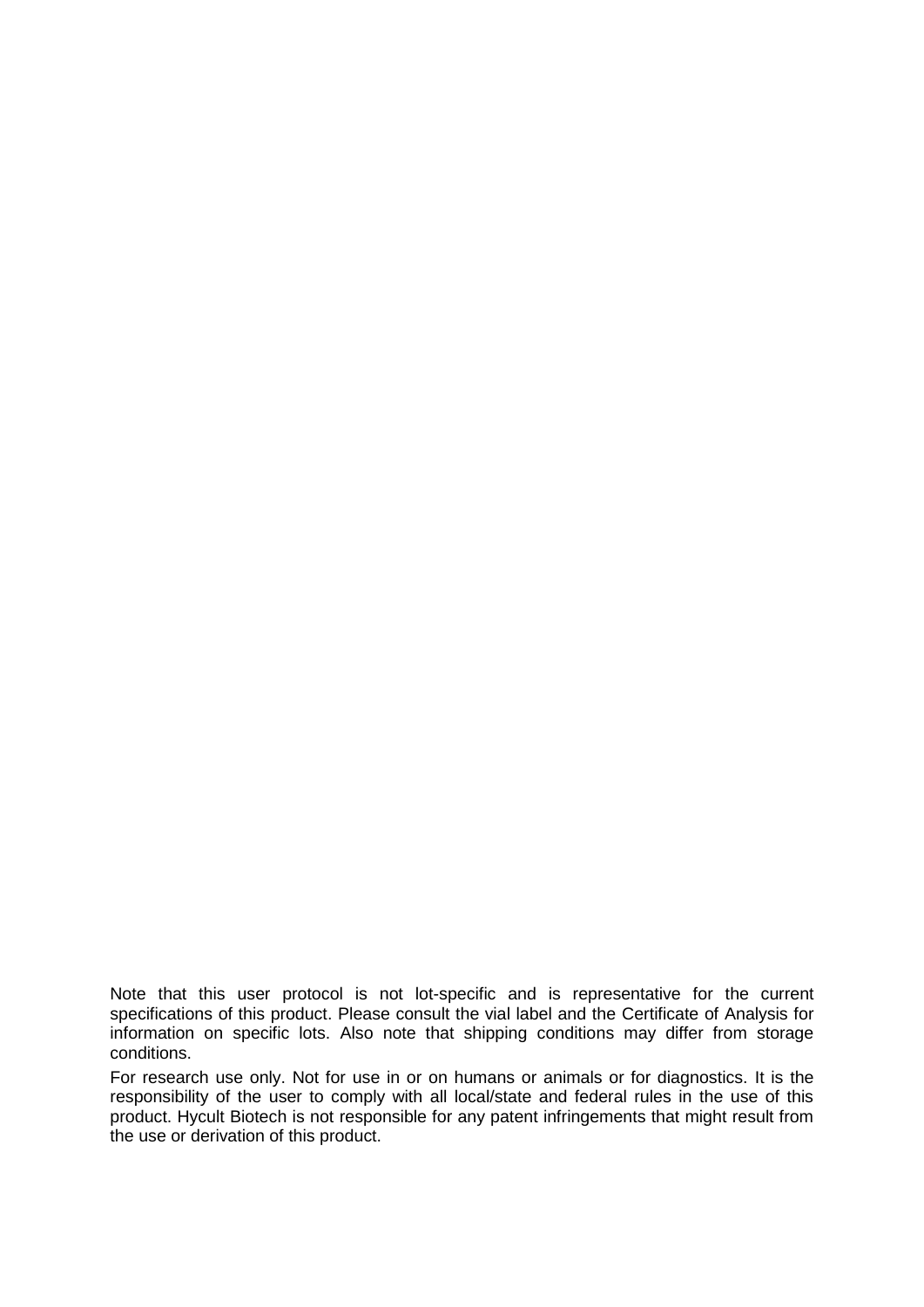## **TABLE OF CONTENTS**

## Page

| $\mathbf{1}$ . |  |
|----------------|--|
| 2.             |  |
| 3.             |  |
| 4.             |  |
| 5.             |  |
| 6.             |  |
| 7.             |  |
| 8.             |  |
| 9.             |  |
| 10.            |  |
| 11.            |  |
| 12.            |  |
| 13.            |  |
| 14.            |  |
| 15.            |  |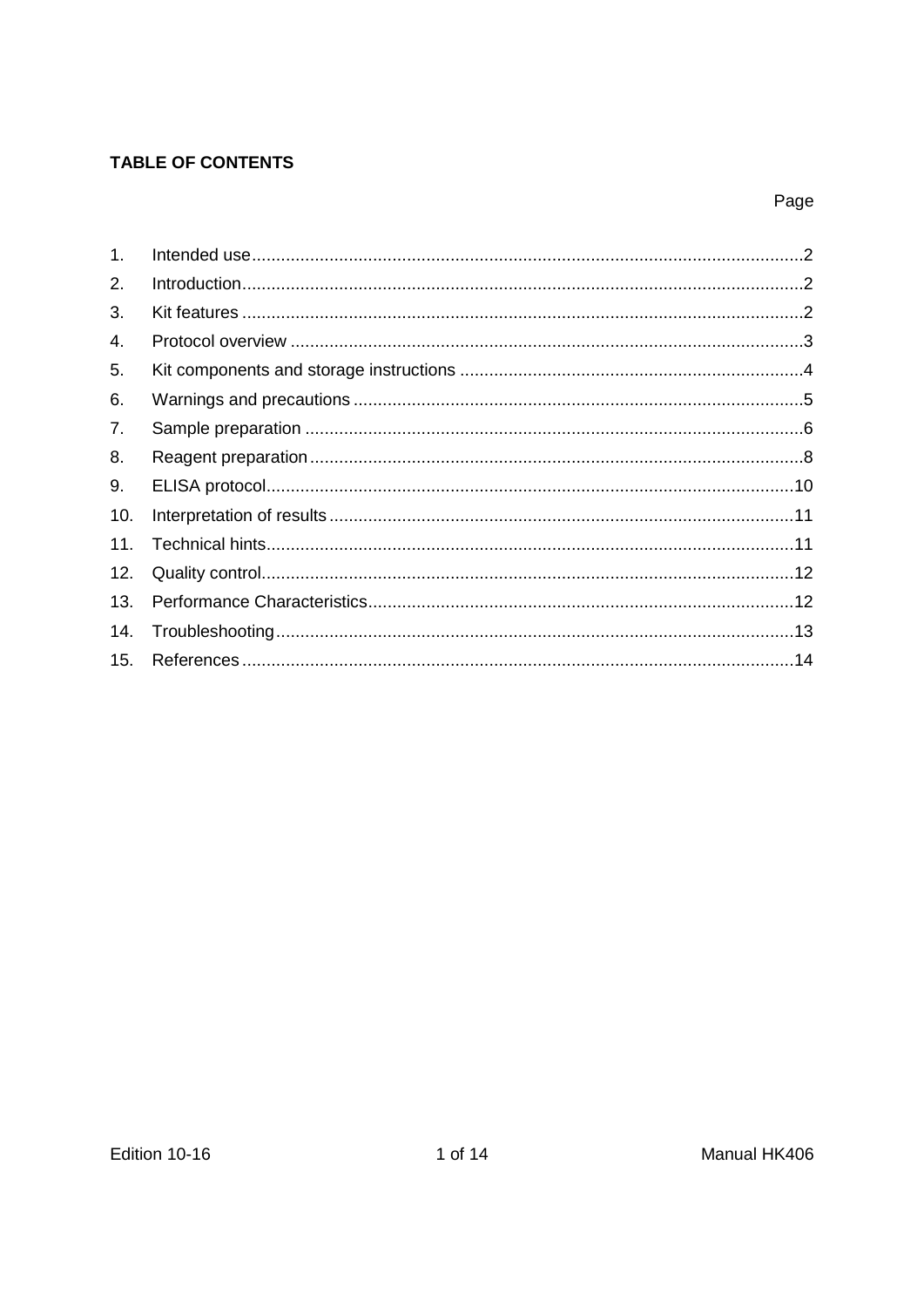## <span id="page-3-0"></span>**1. INTENDED USE**

The human I-FABP ELISA kit is to be used for the *in vitro* quantitative determination of human I-FABP in serum, plasma, urine and cell culture supernatant samples. This kit is intended for laboratory research use only and is not for use in diagnostic or therapeutic procedures.

<span id="page-3-1"></span>The analysis should be performed by trained laboratory professionals.

## **2. INTRODUCTION**

Fatty acid-binding proteins (FABPs) are a class of cytoplasmic proteins that bind long chain fatty acids. FABPs are small intracellular proteins (~13-14 kDa) with a high degree of tissue specificity. They are abundantly present in various cell types and play an important role in the intracellular utilization of fatty acids, transport and metabolism. There are at least nine distinct types of FABP, each showing a specific pattern of tissue expression. Due to its small size, FABP leaks rapidly out of ischemically damaged necrotic cells leading to a rise in serum levels. Ischemically damaged tissues are characterized histologically by absence (or low presence) of FABP facilitating recognition of such areas.

Intestinal FABP (I-FABP) is specifically localized in the epithelium cells of the small bowel. The I-FABP protein is derived from the human *FABP2* gene. Normally, I-FABP is undetectable in serum. Many observations indicate that I-FABP is a useful biochemical marker for intestinal cell damage both *in vivo* and *in vitro*. Ischemically damaged cells are characterized histologically by absence (or low presence) of FABP facilitating recognition of areas of ischemically damaged cells.

#### <span id="page-3-2"></span>**3. KIT FEATURES**

- Working time of 3<sup>1</sup>/<sub>2</sub> hours.
- **Minimum concentration which can be measured is 47 pg/ml.**
- Measurable concentration range of 47 to 3,000 pg/ml.
- Working volume of 100 µl/well.

#### **Cross-reactivity**

Potential cross-reacting proteins detected in the human I-FABP ELISA:

| <b>Cross reactant</b> | <b>Reactivity</b> |        |
|-----------------------|-------------------|--------|
| Horse I-FABP          | negative          |        |
| Mouse I-FABP          | average           |        |
| Pig I-FABP            | negative          |        |
| Rat I-FABP            | negative          |        |
|                       |                   | 1 Ahle |

Cross-reactivity for other species or proteins/peptides has not been tested.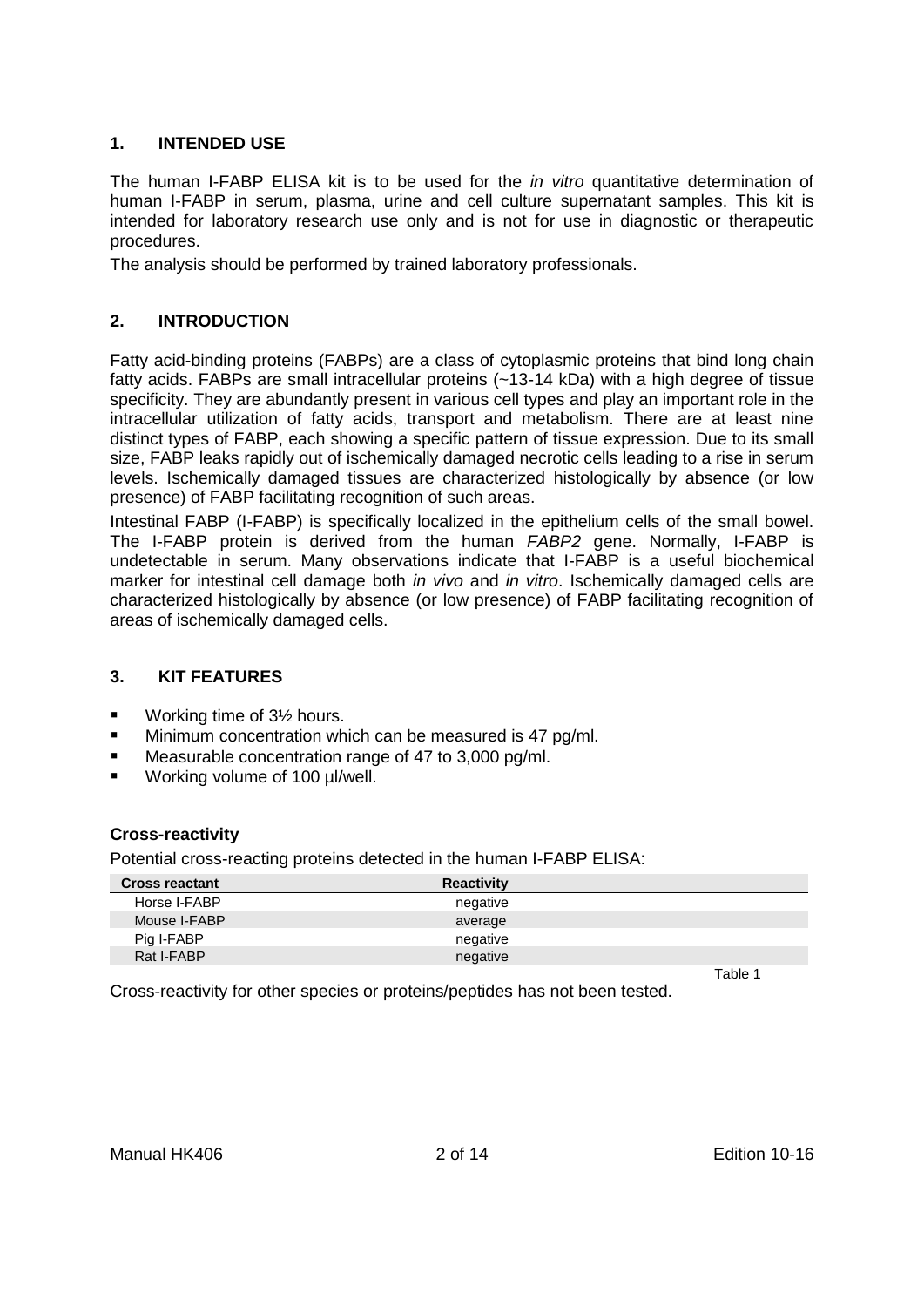## <span id="page-4-0"></span>**4. PROTOCOL OVERVIEW**



- The human I-FABP ELISA is a ready-to-use solid-phase enzyme-linked immunosorbent assay based on the sandwich principle with a working time of 3½ hours.
- The efficient format of a plate with twelve disposable 8-well strips allows free choice of batch size for the assay.
- Samples and standards are incubated in microtiter wells coated with antibodies recognizing human I-FABP.
- Biotinylated tracer antibody will bind to captured human I-FABP.
- Streptavidin-peroxidase conjugate will bind to the biotinylated tracer antibody.
- Streptavidin-peroxidase conjugate will react with the substrate, tetramethylbenzidine (TMB).
- The enzyme reaction is stopped by the addition of oxalic acid.
- The absorbance at 450 nm is measured with a spectrophotometer. A standard curve is obtained by plotting the absorbance (linear) versus the corresponding concentrations of the human I-FABP standards (log).
- The human I-FABP concentration of samples, which are run concurrently with the standards, can be determined from the standard curve.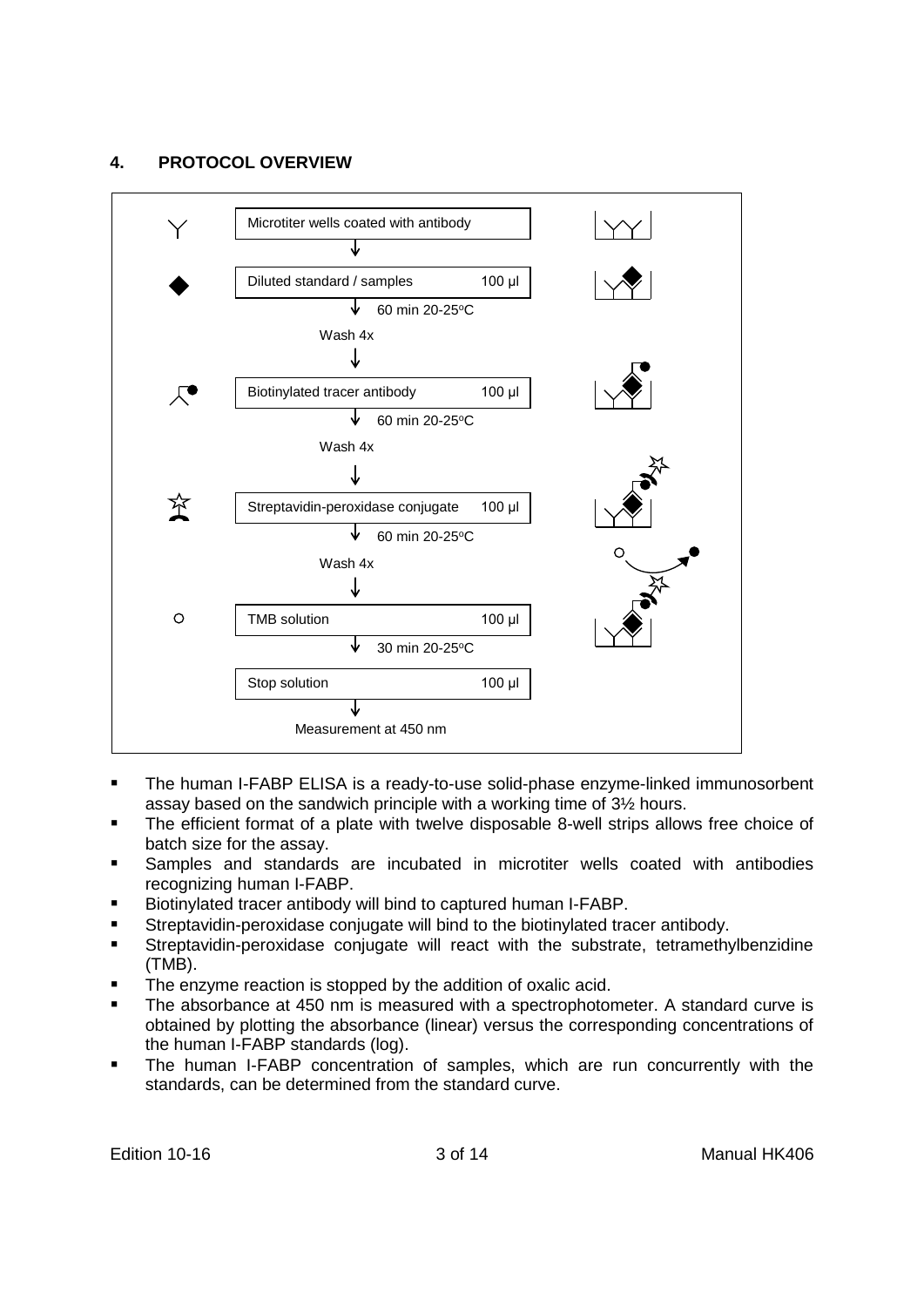## <span id="page-5-0"></span>**5. KIT COMPONENTS AND STORAGE INSTRUCTIONS**

| Kit component                    | Cat.#               | Quantity<br>HK406-01        | Quantity<br>HK406-02        | Color<br>code    |
|----------------------------------|---------------------|-----------------------------|-----------------------------|------------------|
| Wash buffer 40x                  | <b>WB01</b>         | 1 vial (30 ml)              | 1 vial (30 ml)              | <b>Colorless</b> |
| Sample Dilution buffer 10x       | <b>DB94</b>         | 1 vial (15 ml)              | 1 vial (15 ml)              | <b>Blue</b>      |
| Dilution buffer 10x              | DB <sub>93</sub>    | 1 vial $(6 \text{ ml})$     | 1 vial $(6 \text{ ml})$     | Green            |
| Standard                         |                     | 2 vials, lyophilized        | 4 vials, lyophilized        | White            |
| Tracer, biotinylated             |                     | 1 vial, 1 ml lyophilized    | 2 vials, 1 ml lyophilized   | White            |
| Streptavidin-peroxidase 100x     | CON <sub>03</sub>   | 1 tube, 0.25 ml in solution | 1 tube, 0.25 ml in solution | <b>Brown</b>     |
| <b>TMB</b> substrate             | TMB050/TMB100       | 1 vial (11 ml)              | 1 vial (22 ml)              | <b>Brown</b>     |
| Stop solution                    | STOP <sub>110</sub> | 1 vial (22 ml)              | 1 vial (22 ml)              | Red              |
| 12 Microtiter strips, pre-coated |                     | 1 plate                     | 2 plates                    |                  |
| Certificate of Analysis          |                     |                             |                             |                  |
| Manual                           |                     |                             |                             |                  |
| Data collection sheet            |                     | $\mathcal{P}$               | $\overline{2}$              |                  |

Table 2

- Upon receipt, store individual components at 2 8°C. Do not freeze.
- Do not use components beyond the expiration date printed on the kit label.
- The standard and tracer in lyophilized form and the streptavidin-peroxidase in concentrated solution are stable until the expiration date indicated on the kit label, if stored at 2 - 8°C.
- The exact amount of the standard is indicated on the label of the vial and the Certificate of Analysis.
- $\blacksquare$  Once reconstituted the tracer is stable for 1 month if stored at 2 8°C.
- **The streptavidin-peroxidase can only be stored in concentrated solution and is not** stable when stored diluted.
- Upon receipt, foil pouch around the plate should be vacuum-sealed and unpunctured. Any irregularities to aforementioned conditions may influence plate performance in the assay.
- Return unused strips immediately to the foil pouch containing the desiccant pack and reseal along the entire edge of the zip-seal. Quality guaranteed for 1 month if stored at 2  $-8^{\circ}$ C.

#### **Materials required but not provided**

- Calibrated micropipettes and disposable tips.
- Distilled or de-ionized water.
- Plate washer: automatic or manual.
- **Polypropylene tubes.**
- Calibrated ELISA plate reader capable of measuring absorbance at 450 nm.
- Adhesive covers can be ordered separately. Please contact your local distributor.
- **Centrifuge for 1 ml tubes.**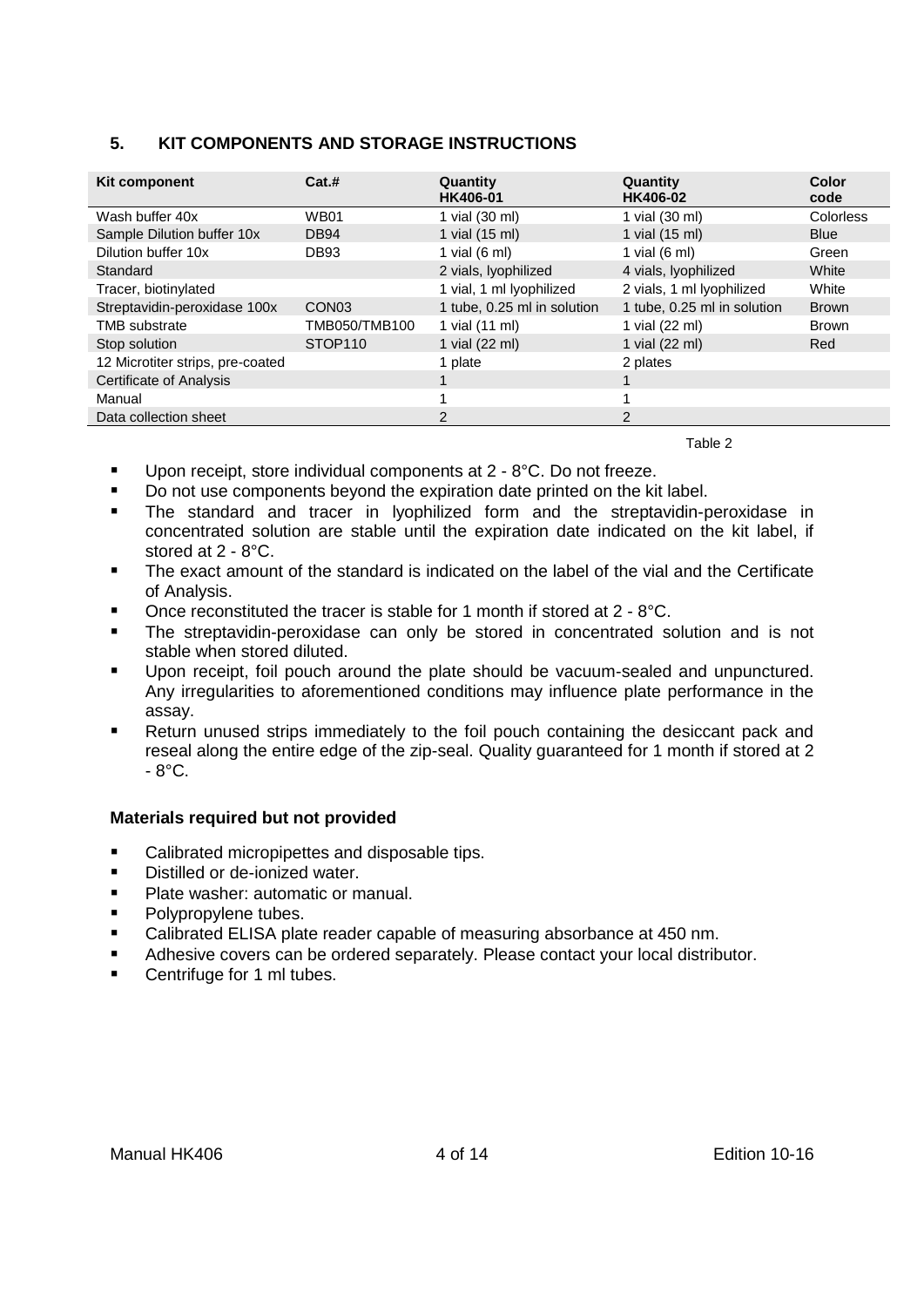## <span id="page-6-0"></span>**6. WARNINGS AND PRECAUTIONS**

- For research use only, not for diagnostic or therapeutic use.
- **This kit should only be used by qualified laboratory staff.**
- Do not under any circumstances add sodium azide as preservative to any of the components.
- Do not use kit components beyond the expiration date.
- Do not mix reagents from different kits and lots. The reagents have been standardized as a unit for a given lot. Use only the reagents supplied by manufacturer.
- The assay has been optimized for the indicated standard range. Do not change the standard range.
- **Den vials carefully: vials are under vacuum.**
- It is advised to spin down streptavidin peroxidase tubes before use.
- Do not ingest any of the kit components.
- Kit reagents contain 2-chloroacetamide as a preservative. 2-Chloroacetamide is harmful in contact with skin and toxic if swallowed. In case of accident or if you feel unwell, seek medical advice immediately.
- The TMB substrate is light sensitive, keep away from bright light. The solution should be colorless until use.
- The stop solution contains 2% oxalic acid and can cause irritation or burns to respiratory system, skin and eyes. Direct contact with skin and eyes should be strictly avoided. If contact occurs, rinse immediately with plenty of water and seek medical advice.
- **Incubation times, incubation temperature and pipetting volumes other than those** specified may give erroneous results.
- Do not reuse microwells or pour reagents back into their bottles once dispensed.
- Handle all biological samples as potentially hazardous and capable of transmitting diseases.
- **Hemolyzed, hyperlipemic, heat-treated or contaminated samples may give erroneous** results.
- Use polypropylene tubes for preparation of standard and samples. Do not use polystyrene tubes or sample plates.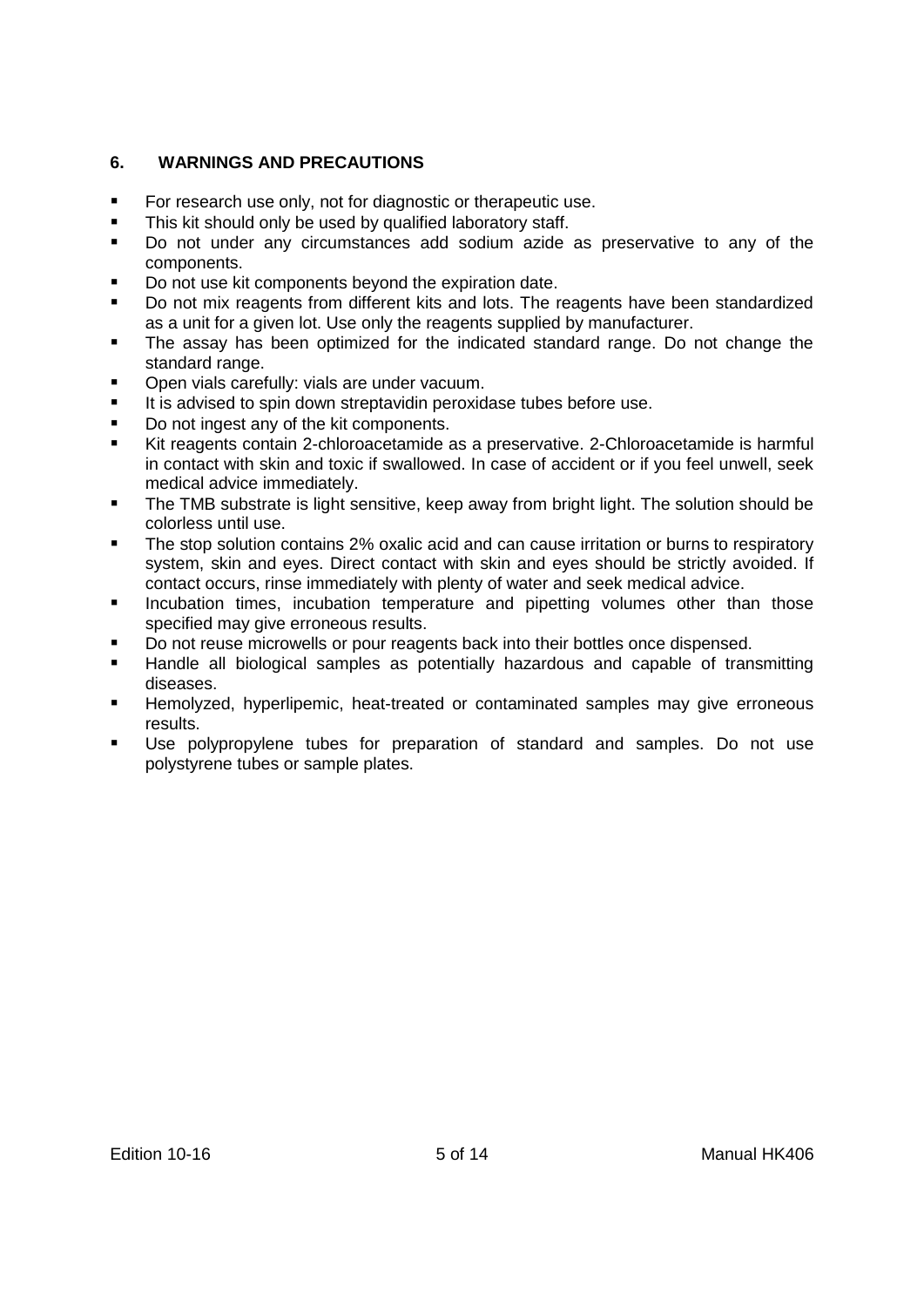## <span id="page-7-0"></span>**7. SAMPLE PREPARATION**

#### **Collection, handling and storage**

#### **Serum or plasma**

Collect blood using normal aseptic techniques. If serum is used, separate serum from blood after clotting at room temperature within 1 hour by centrifugation (1500xg at 4°C for 15 min). Transfer the serum to a fresh polypropylene tube.

If plasma is used, separate plasma from blood within 20 minutes after blood sampling by centrifugation (1500xg at 4°C for 15 min). Transfer the plasma to a fresh polypropylene tube. Most reliable results are obtained if citrate or heparin plasma is used.

#### **Urine**

Collect urine using normal aseptic techniques. Centrifuge the urine to remove debris (1500xg at 4 °C for 15 min). Transfer urine to a fresh polypropylene tube.

#### **Storage**

Store samples below -20°C, preferably at -70°C in polypropylene tubes. Storage at -20°C can affect recovery of human I-FABP. Use samples within 24 hours after thawing. Avoid multiple freeze-thaw cycles which may cause loss of human I-FABP activity and give erroneous results.

Do not use hemolyzed, hyperlipemic, heat-treated or contaminated samples.

Before performing the assay, samples should be brought to room temperature  $(18 - 25^{\circ}C)$ and mixed gently. Prepare all samples (controls and test samples) prior to starting the assay procedure. Avoid foaming.

#### **Dilution procedures**

#### **Serum or plasma samples**

Human I-FABP can be measured accurately if serum or plasma samples are diluted at least 2x before use with supplied sample dilution buffer in polypropylene tubes. Note that most reliable results are obtained with citrate or heparin plasma.

#### **Urine samples**

Human I-FABP can be measured accurately if urine samples are diluted at least 2x before use with supplied sample dilution buffer in polypropylene tubes. .

#### **Remark regarding recommended sample dilution**

The mentioned dilution for samples is a minimum dilution and should be used as a guideline. The recovery of human I-FABP from an undiluted sample is not 100% and may vary from sample to sample. When testing less diluted samples it is advisable to run recovery experiments to determine the influence of the matrix on the detection of human I-FABP.

Do not use polystyrene tubes or sample plates for preparation or dilution of the samples.

#### **Guideline for dilution of samples**

Please see the table 3 for recommended sample dilutions. Volumes are based on a total volume of at least 230 µl of diluted sample, which is sufficient for one sample in duplicate in the ELISA. For dilution of samples we recommend to use at least 10 µl of sample.

Manual HK406 6 of 14 Edition 10-16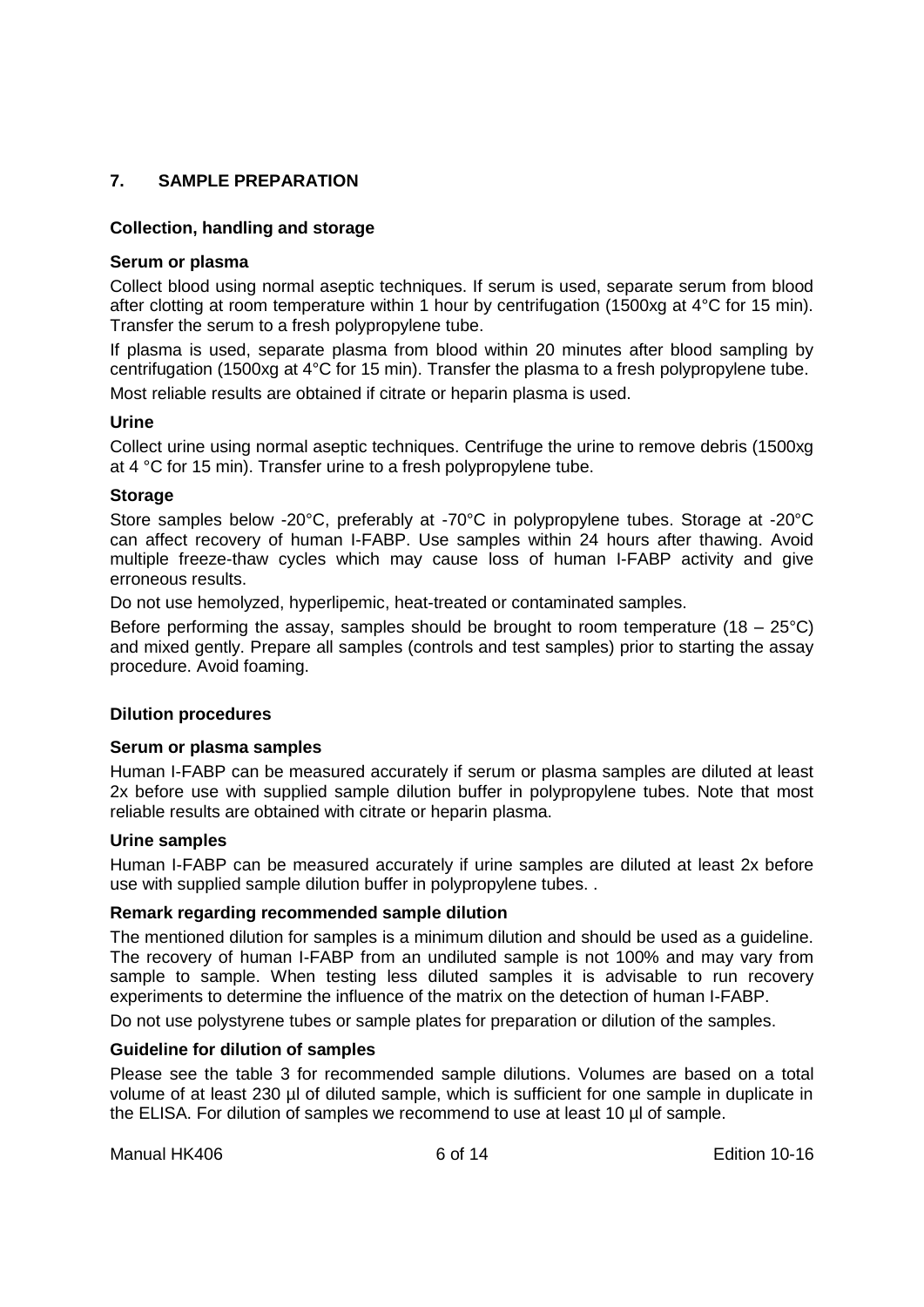|    | <b>Dilution</b> | <b>Pre-dilution</b>         | Amount of sample or<br>pre-dilution required | <b>Amount of Sample</b><br><b>Dilution buffer</b><br>required |
|----|-----------------|-----------------------------|----------------------------------------------|---------------------------------------------------------------|
| 1. | 10x             | Not necessary               | 25 µl (sample)                               | 225 µl                                                        |
| 2. | 20x             | Not necessary               | 15 $\mu$ (sample)                            | $285$ µ $\text{I}$                                            |
| 3. | 50x             | Not necessary               | 10 µl (sample)                               | 490 µl                                                        |
| 4. | 100x            | Not necessary               | 10 $\mu$ (sample)                            | 990 µl                                                        |
| 5. | 500x            | Recommended: 10x (see nr.1) | 10 µl (pre-dilution)                         | 490 µl                                                        |
| 6. | 1000x           | Recommended: 10x (see nr.1) | 10 µl (pre-dilution)                         | 990 µl                                                        |
| 7. | 2000x           | Recommended: 20x (see nr.2) | 10 µl (pre-dilution)                         | 990 µl                                                        |
| 8. | 5000x           | Recommended: 50x (see nr.3) | 10 µl (pre-dilution)                         | 990 µl                                                        |
|    |                 |                             |                                              | Table 3                                                       |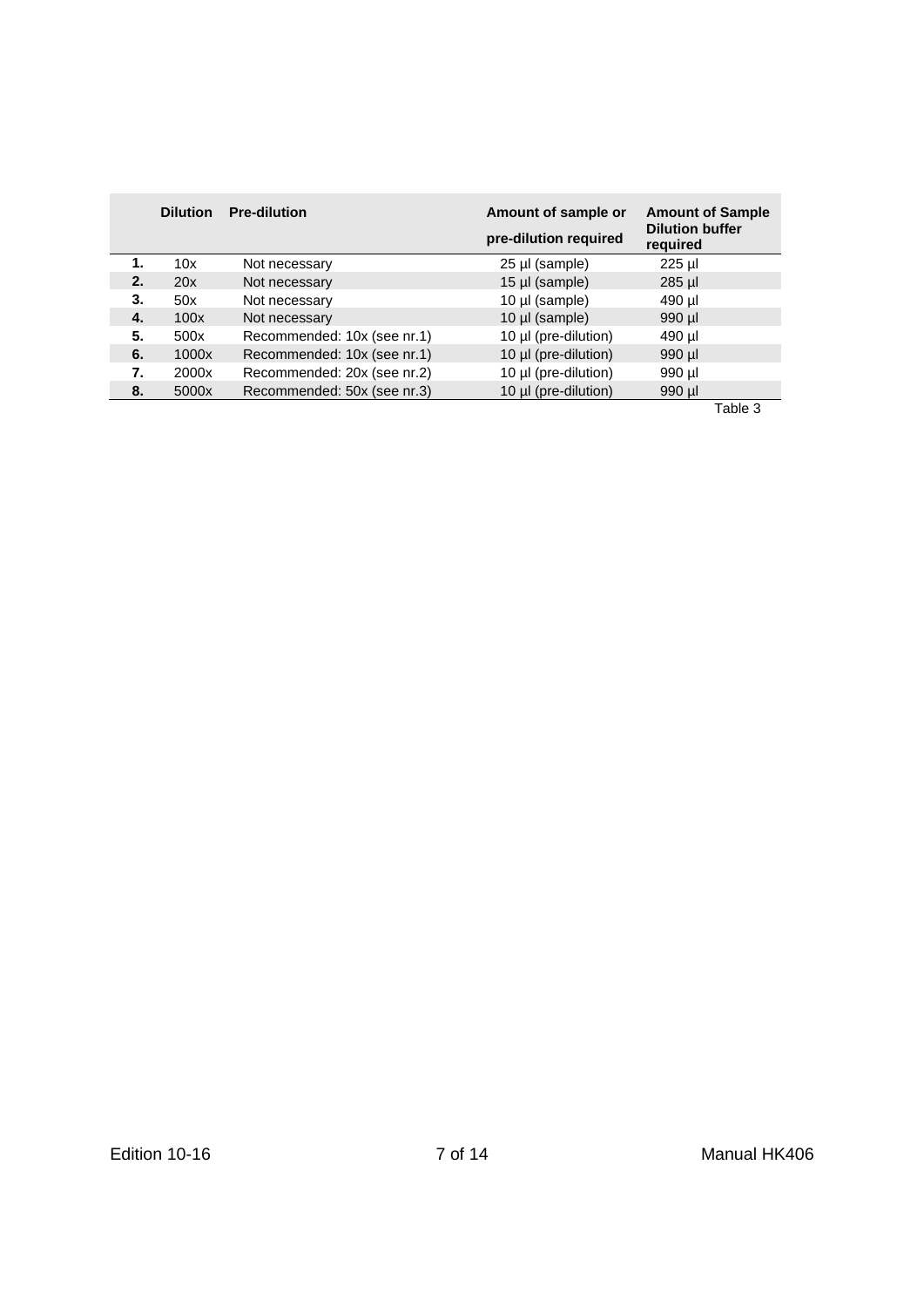## <span id="page-9-0"></span>**8. REAGENT PREPARATION**

Allow all the reagents to equilibrate to room temperature ( $20 - 25^{\circ}$ C) prior to use. Return to proper storage conditions immediately after use.

#### **Wash buffer**

Prepare wash buffer by mixing 30 ml of 40x wash buffer with 1170 ml of distilled or deionized water, which is sufficient for 2 x 96 tests. In case less volume is required, prepare the desired volume of wash buffer by diluting 1 part of the 40x wash buffer with 39 parts of distilled or de-ionized water.

#### **Sample Dilution buffer**

Prepare sample dilution buffer by mixing 15 ml of the 10x sample dilution buffer with 135 ml of distilled or de-ionized water, which is sufficient for 2 x 96 tests. In case less volume is required, prepare the desired volume of sample dilution buffer by diluting 1 part of the 10x dilution buffer with 9 parts of distilled or de-ionized water. Concentrated sample dilution buffer may contain crystals. In case the crystals do not disappear at room temperature within 1 hour, concentrated sample dilution buffer can be warmed up to 37°C. Do not shake the solution.

#### **Dilution buffer**

Prepare dilution buffer by mixing 6 ml of the 10x dilution buffer with 54 ml of distilled or deionized water, which is sufficient for 2 x 96 tests. In case less volume is required, prepare the desired volume of dilution buffer by diluting 1 part of the 10x dilution buffer with 9 parts of distilled or de-ionized water. Concentrated dilution buffer may contain crystals. In case the crystals do not disappear at room temperature within 1 hour, concentrated dilution buffer can be warmed up to 37°C. Do not shake the solution.

#### **Standard solution**

The standard is reconstituted by pipetting the amount of sample dilution buffer mentioned on the CoA in the standard vial. Use the standard vial as Tube 1 in Figure 1. Prepare each human I-FABP standard in polypropylene tubes by serial dilution of the reconstituted standard with sample dilution buffer as shown in Figure 1\*. After reconstitution the standard cannot be stored for repeated use.

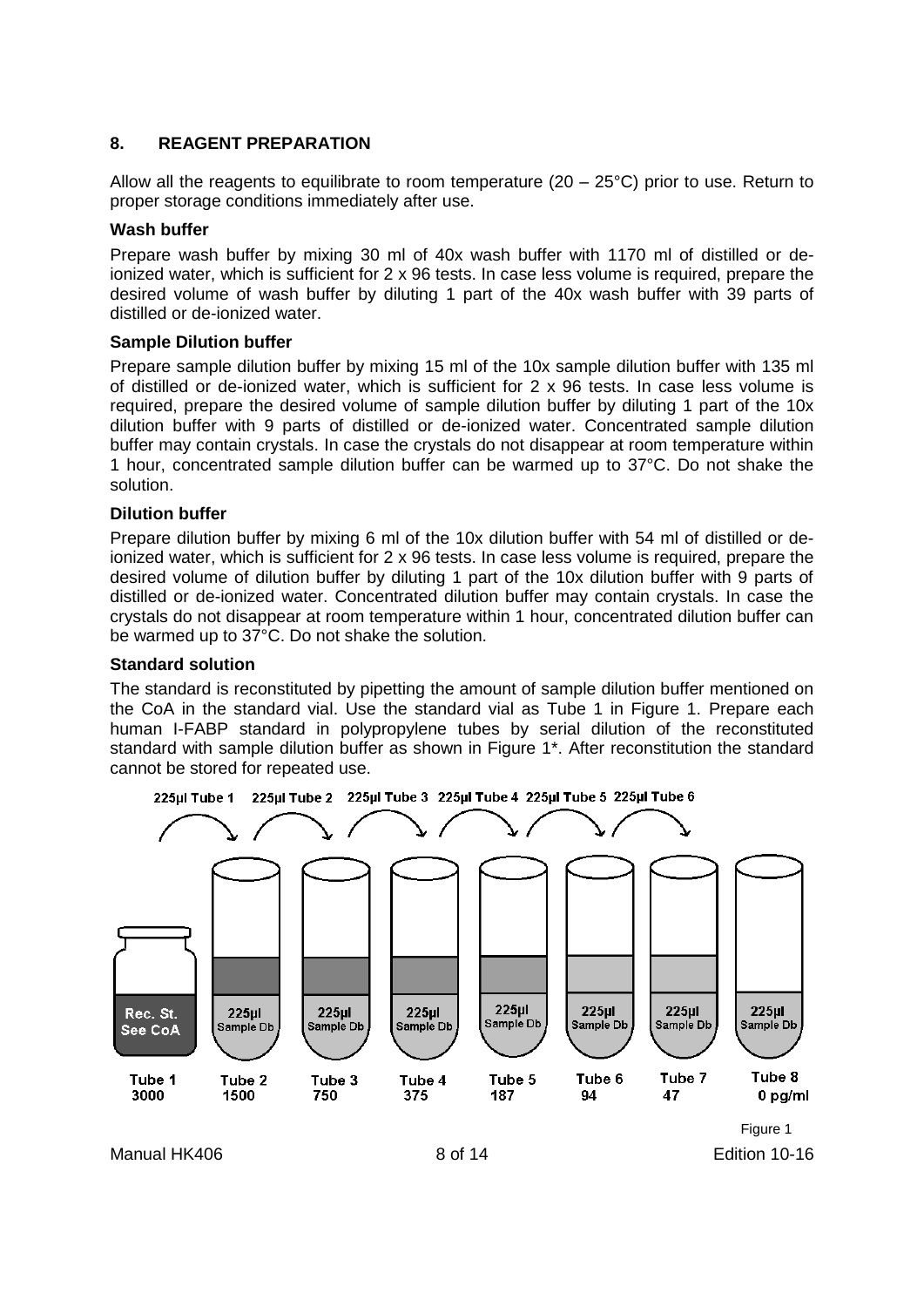\*) CoA: Certificate of Analysis, Rec. St: Reconstituted Standard, Sample Db: Sample dilution buffer

#### **Tracer solution**

The tracer is reconstituted by pipetting 1 ml distilled or de-ionized water. Dilute the reconstituted 1 ml tracer with 11 ml dilution buffer, which is sufficient for 1 x 96 tests. In case less volume is required, prepare the desired volume of tracer by diluting 1 part of the reconstituted tracer with 11 parts of dilution buffer.

#### **Streptavidin-peroxidase solution**

It is advised to spin down streptavidin-peroxidase tubes before use. Prepare the streptavidinperoxidase solution by mixing 0.25 ml of the 100x streptavidin-peroxidase solution with 24.75 ml dilution buffer, which is sufficient for 2 x 96 tests. In case less volume is required, prepare the desired volume of streptavidin-peroxidase solution by diluting 1 part of the 100x streptavidin-peroxidase solution with 99 parts of dilution buffer.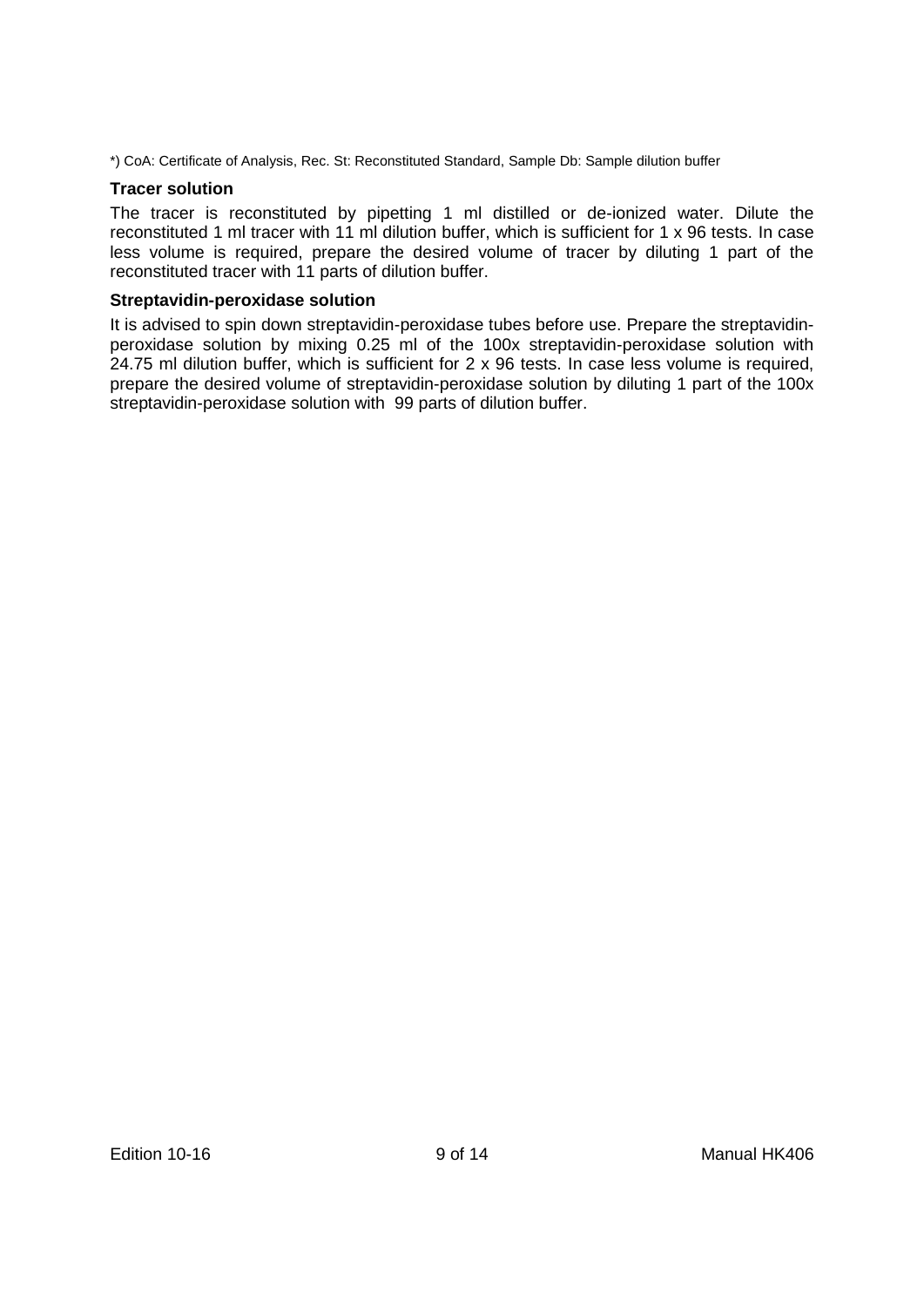## <span id="page-11-0"></span>**9. ELISA PROTOCOL**

Bring all reagents to room temperature (20 - 25°C) before use.

- 1. Determine the number of test wells required, put the necessary microwell strips into the supplied frame, and fill out the data collection sheet. Return the unused strips to the storage bag with desiccant, seal and store at 2 - 8°C.
- 2. Transfer 100 μl in duplicate of standard, samples, or controls into appropriate wells. Do not touch the side or bottom of the wells.
- 3. Cover the tray and tap the tray to eliminate any air bubbles. Be careful not to splash liquid onto the cover.
- 4. Incubate the strips or plate for 1 hour at room temperature.
- 5. Wash the plates 4 times with wash buffer as follows\*:
	- a. Carefully remove the plate sealer, avoid splashing.
	- b. Empty the plate by inverting plate and shaking contents out over the sink, keep inverted and tap dry on a thick layer of tissues.
	- c. Add 200 μl of wash buffer to each well, wait 20 seconds, empty the plate as described in 5b.
	- d. Repeat the washing procedure 5b/5c three times.
	- e. Empty the plate and gently tap on thick layer of tissues.
- 6. Add 100 μl of diluted tracer to each well using the same pipetting order as applied in step 2. Do not touch the side or bottom of the wells.
- 7. Cover the tray and incubate the tray for 1 hour at room temperature.
- 8. Repeat the wash procedure 4 times as described in step 5a-e.
- 9. Add 100 μl of diluted streptavidin-peroxidase to each well, using the same pipetting order as applied in step 2. Do not touch the side or bottom of the wells.
- 10. Cover the tray and incubate the tray for 1 hour at room temperature.
- 11. Repeat the wash procedure 4 times as described in step 5a-e.
- 12. Add 100 μl of TMB substrate to each well, using the same pipetting order as applied in step 2. Do not touch the side or bottom of the wells.
- 13. Cover the tray and incubate the tray for 30 minutes at room temperature. It is advised to control the reaction on the plate regularly. In case of strong development the TMB reaction can be stopped sooner. Avoid exposing the microwell strips to direct sunlight. Covering the plate with aluminium foil is recommended.
- 14. Stop the reaction by adding 100 μl of stop solution with the same sequence and timing as used in step 12. Mix solutions in the wells thoroughly by gently swirling the plate. Gently tap the tray to eliminate any air bubbles trapped in the wells.
- 15. Read the plate within 30 minutes after addition of stop solution at 450 nm using a plate reader, following the instructions provided by the instrument's manufacturer.

<sup>\*)</sup> In case plate washer is used, please note: use of a plate washer can result in higher background and decrease in sensitivity. We advise validation of the plate washer with the manual procedure. Make sure the plate washer is used as specified for the manual method.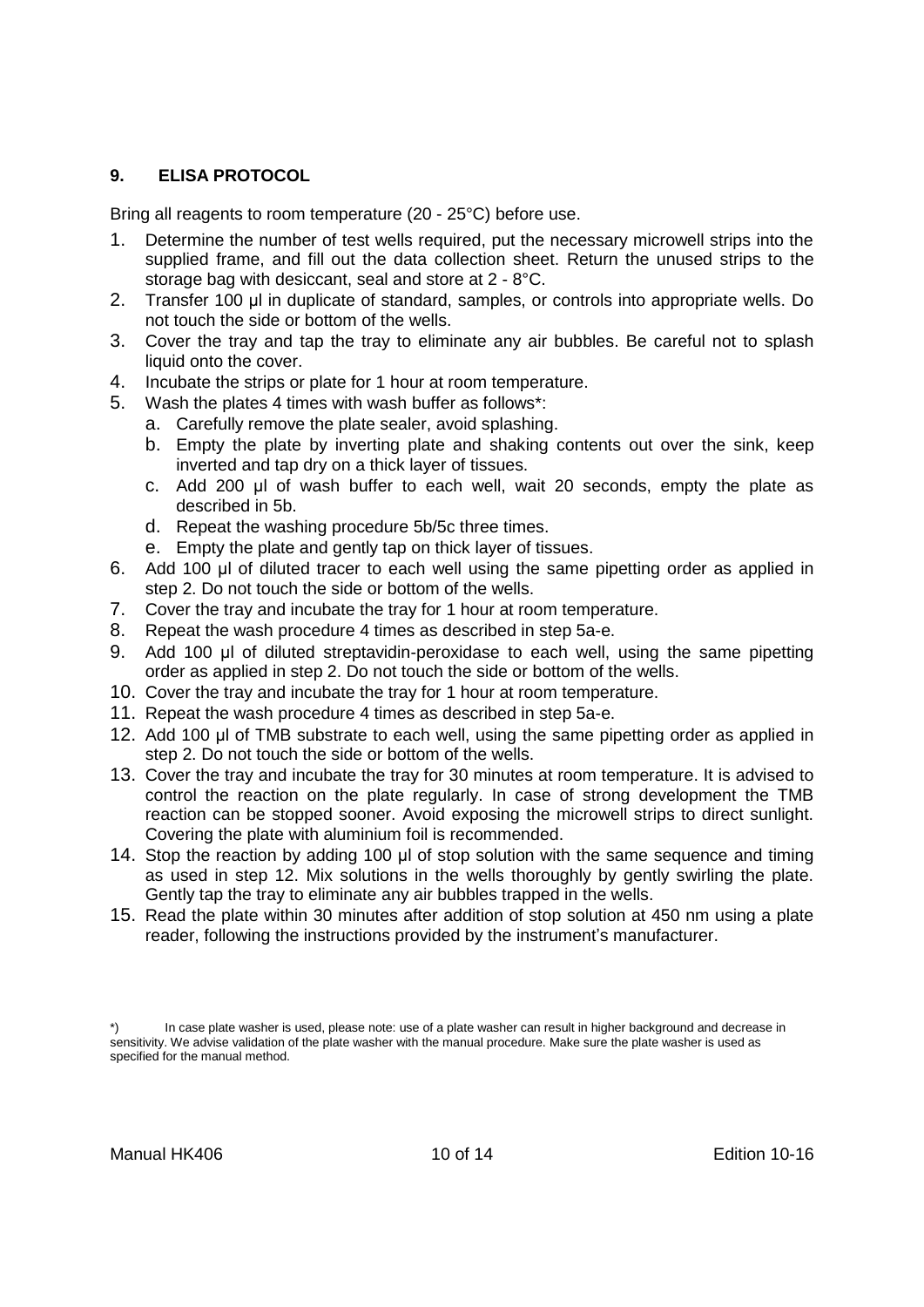## <span id="page-12-0"></span>**10. INTERPRETATION OF RESULTS**

- Calculate the mean absorbance for each set of duplicate standards, control and samples.
- **If individual absorbance values differ by more than 15% from the corresponding mean** value, the result is considered suspect and the sample should be retested.
- The mean absorbance of the zero standard should be less than 0.4.
- Create a standard curve using computer software capable of generating a good curve fit. The mean absorbance for each standard concentration is plotted on the vertical (Y) axis versus the corresponding concentration on the horizontal (X) axis (logarithmic scale).
- If samples have been diluted, the concentration read from the standard curve must be multiplied by the dilution factor.
- Samples that give a mean absorbance above the absorbance for the highest standard concentration are out of range of the assay. These samples should be retested at a higher dilution.

## <span id="page-12-1"></span>**11. TECHNICAL HINTS**

- User should be trained and familiar with ELISA assays and test procedure.
- If you are not familiar with the ELISA technique it is recommended to perform a pilot assay prior to evaluation of your samples. Perform the assay with a standard curve only following the instructions.
- Improper or insufficient washing at any stage of the procedure will result in either false positive or false negative results. Completely empty wells before dispensing wash buffer, fill with wash buffer as indicated for each cycle and do not allow wells to sit uncovered or dry for extended periods.
- Since exact conditions may vary from assay to assay, a standard curve must be established for every run. Samples should be referred to the standard curve prepared on the same plate.
- Do not mix reagents from different batches, or other reagents and strips. Remainders should not be mixed with contents of freshly opened vials.
- Each time the kit is used, fresh dilutions of standard, sample, tracer, streptavidinperoxidase and buffers should be made.
- Caps and vials are not interchangeable. Caps should be replaced on the corresponding vials.
- To avoid cross-contaminations, change pipette tips between reagent additions of each standard, between sample additions, and between reagent additions. Also, use separate reservoirs for each reagent.
- The waste disposal should be performed according to your laboratory regulations.

## **Technical support**

Do not hesitate to contact our technical support team at support@hycultbiotech.com for inquiries and technical support regarding the human I-FABP ELISA.

Hycult Biotech, Frontstraat 2a, 5405 PB Uden, the Netherlands

T: +31 (0)413 251 335, F: +31 (0)413 248 353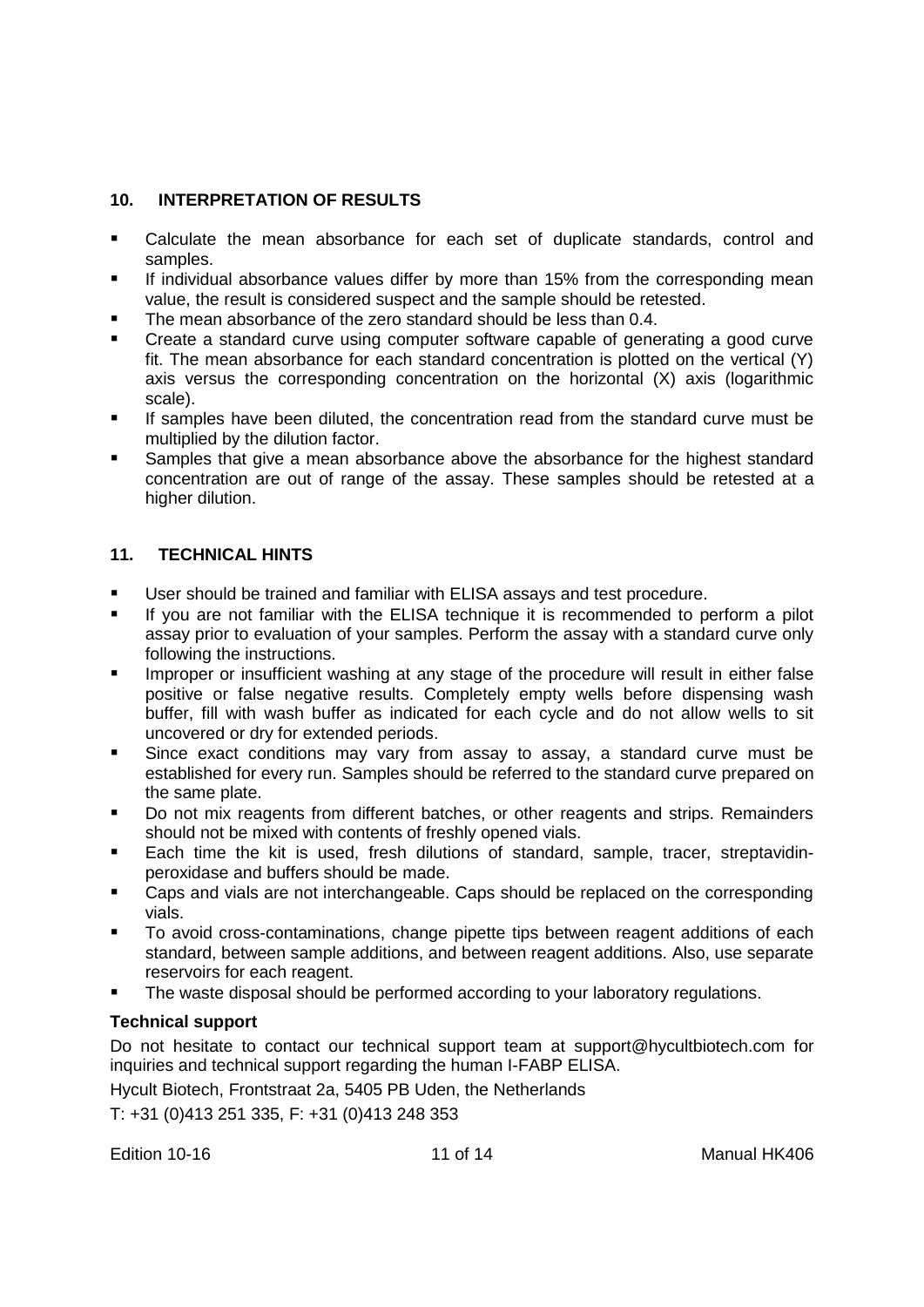## <span id="page-13-0"></span>**12. QUALITY CONTROL**

The Certificate of Analysis included in this kit is lot specific and is to be used to verify results obtained by your laboratory. The absorption values provided on the Certificate of Analysis are to be used as a guideline only. The results obtained by your laboratory may differ.

This assay is designed to eliminate interference by soluble receptors, binding proteins, and other factors present in biological samples. Until all factors have been tested in the Hycult Biotech immunoassay, the possibility of interference cannot be excluded.

For optimal performance of this kit, it is advised to work according to good laboratory practice.

## <span id="page-13-1"></span>**13. PERFORMANCE CHARACTERISTICS**

#### **Automated ELISA performance**

The human I-FABP ELISA has been validated on the Dynex DSX automated system. The ELISA has been performed according to the protocol mentioned in chapter 9 with exception of the washing protocol. For washing the following protocol has been used:

- 1. Add 300 μl of wash buffer to each well, wait at least 20 seconds, empty the plate.
- 2. Repeat the washing procedure 4 times.

Results were similar to the manual method. If another automated system or plate washer is used, we advise to consider possible adjustments and optimalization in washing protocol.

#### **Precision and reproducibility**

The intra-assay precision and reproducibility was determined with four plasma samples that were tested in duplicate.

| Plasma sample (n=4) | I-FABP pg/ml | CV%     |
|---------------------|--------------|---------|
| S <sub>1</sub>      | 825          | 3.2     |
| S <sub>2</sub>      | 360          | 3.2     |
| S <sub>3</sub>      | 809          | 6.6     |
| S <sub>4</sub>      | 557          | 5.4     |
|                     |              | Table 4 |

To determine the inter-assay variation, four identical plasma samples were tested on two plates by two different operators.

| Plasma sample (n=4) | I-FABP pg/ml (min-max) | $CV \%$ |
|---------------------|------------------------|---------|
| S1                  | 424 (423-424)          | 0.2     |
| S <sub>2</sub>      | 477 (476-478)          | 0.3     |
| S <sub>3</sub>      | 224 (221-227)          | 1.9     |
| S <sub>4</sub>      | 430 (425-435)          | 1.6     |
|                     |                        |         |

Table 5

To determine batch-to-batch variation, four different internally validated plasma samples have been applied in plates of five different batches and used as an internal control.

| Plasma sample (n=4) | I-FABP pg/ml (min-max) | $CV \%$ |
|---------------------|------------------------|---------|
| S <sub>1</sub>      | 954 (896-1,036)        | 5.4     |
| S <sub>2</sub>      | 529 (494-568)          | 5.7     |
| S <sub>3</sub>      | 959 (931-981)          | 22      |
| S <sub>4</sub>      | 689 (664-719)          | 3.1     |
|                     |                        | Table 6 |

Manual HK406 12 of 14 Edition 10-16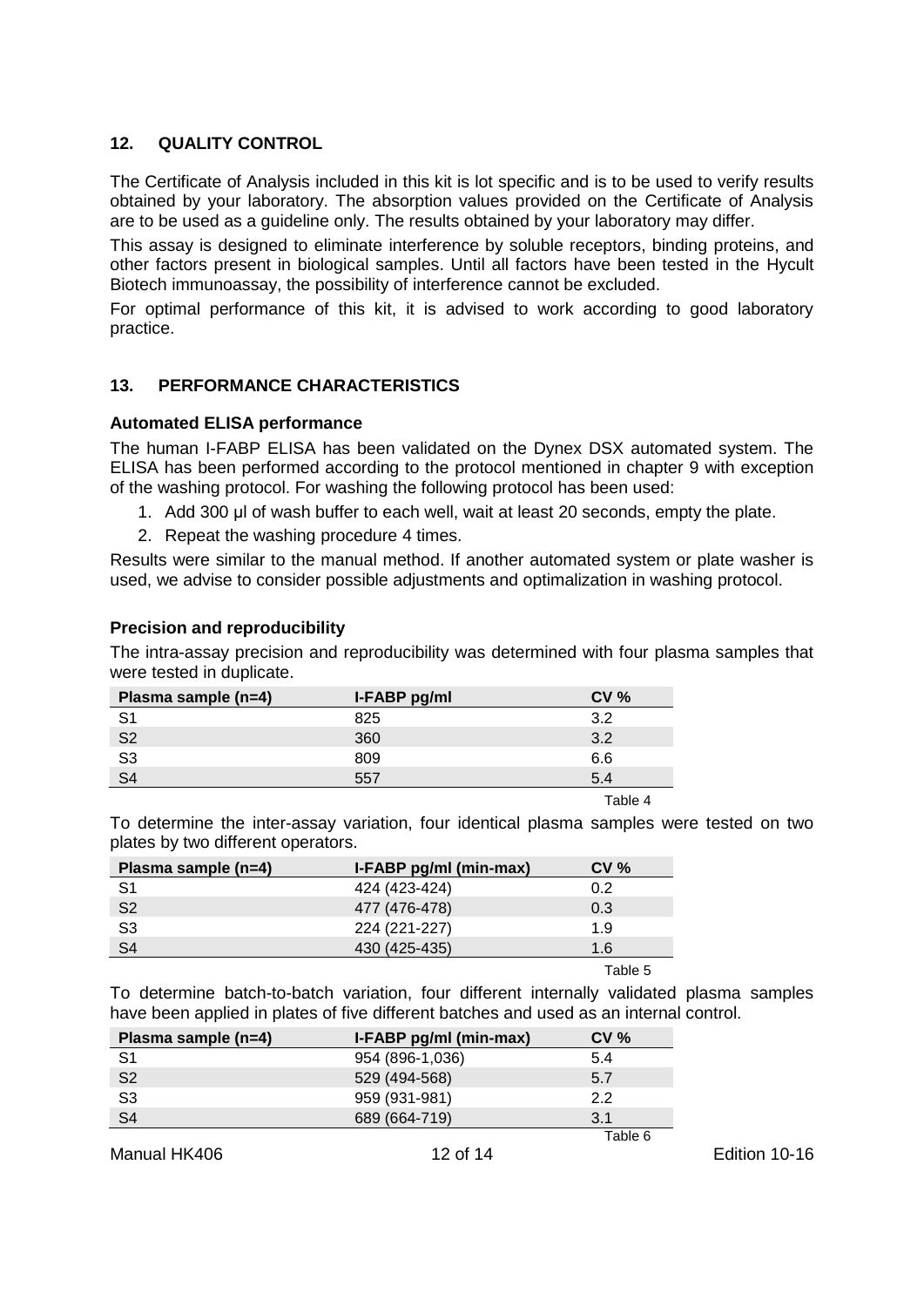## <span id="page-14-0"></span>**14. TROUBLESHOOTING**

Warranty claims and complaints in respect of deficiencies must be logged before expiry date of the product. A written complaint containing lot number of the product and experimental data should sent to [support@hycultbiotech.com.](mailto:support@hbt.nl)

Suggestions summarized below in table 7 can be used as a guideline in the case of unexpected assay results.

| Low<br>absorbance | High<br>absorbance | Poor<br>duplicates | All wells<br>positive | All wells<br>negative | Possible cause                                                                 |
|-------------------|--------------------|--------------------|-----------------------|-----------------------|--------------------------------------------------------------------------------|
|                   |                    |                    |                       |                       | Kit materials or reagents are contaminated or<br>expired                       |
| $\bullet$         |                    |                    |                       |                       | Incorrect reagents used                                                        |
|                   |                    | $\bullet$          | ٠                     |                       | Lyophilized reagents are not properly<br>reconstituted                         |
|                   |                    |                    |                       |                       | Incorrect dilutions or pipetting errors                                        |
|                   |                    |                    |                       |                       | Improper plastics used for preparation of<br>standard and/or samples           |
|                   |                    |                    |                       |                       | Improper incubation times or temperature                                       |
|                   |                    |                    |                       |                       | Especially in case of 37°C incubation: plates are<br>not incubated uniformly   |
|                   |                    |                    |                       |                       | Assay performed before reagents were brought<br>to room temperature            |
|                   |                    |                    |                       |                       | Procedure not followed correctly                                               |
|                   |                    |                    |                       |                       | Omission of a reagent or a step                                                |
|                   |                    |                    |                       |                       | Poor mixing of samples                                                         |
|                   |                    |                    | $\bullet$             |                       | Low purity of water                                                            |
|                   |                    |                    |                       |                       | Strips were kept dry for too long during/after<br>washing                      |
|                   |                    |                    | $\bullet$             |                       | Inefficient washing                                                            |
|                   |                    |                    |                       |                       | Cross-contamination from other samples or<br>positive control                  |
|                   |                    |                    |                       |                       | TMB solution is not clear or colorless                                         |
|                   |                    |                    |                       |                       | Wrong filter in the microtiter reader                                          |
|                   |                    | $\bullet$          |                       |                       | Airbubbles                                                                     |
|                   |                    |                    |                       |                       | Imprecise sealing of the plate after use                                       |
|                   |                    |                    |                       |                       | Wrong storage conditions                                                       |
|                   |                    |                    |                       |                       | Lamp in microplate reader is not functioning<br>optimally<br>$- \cdot \cdot -$ |

Table 7